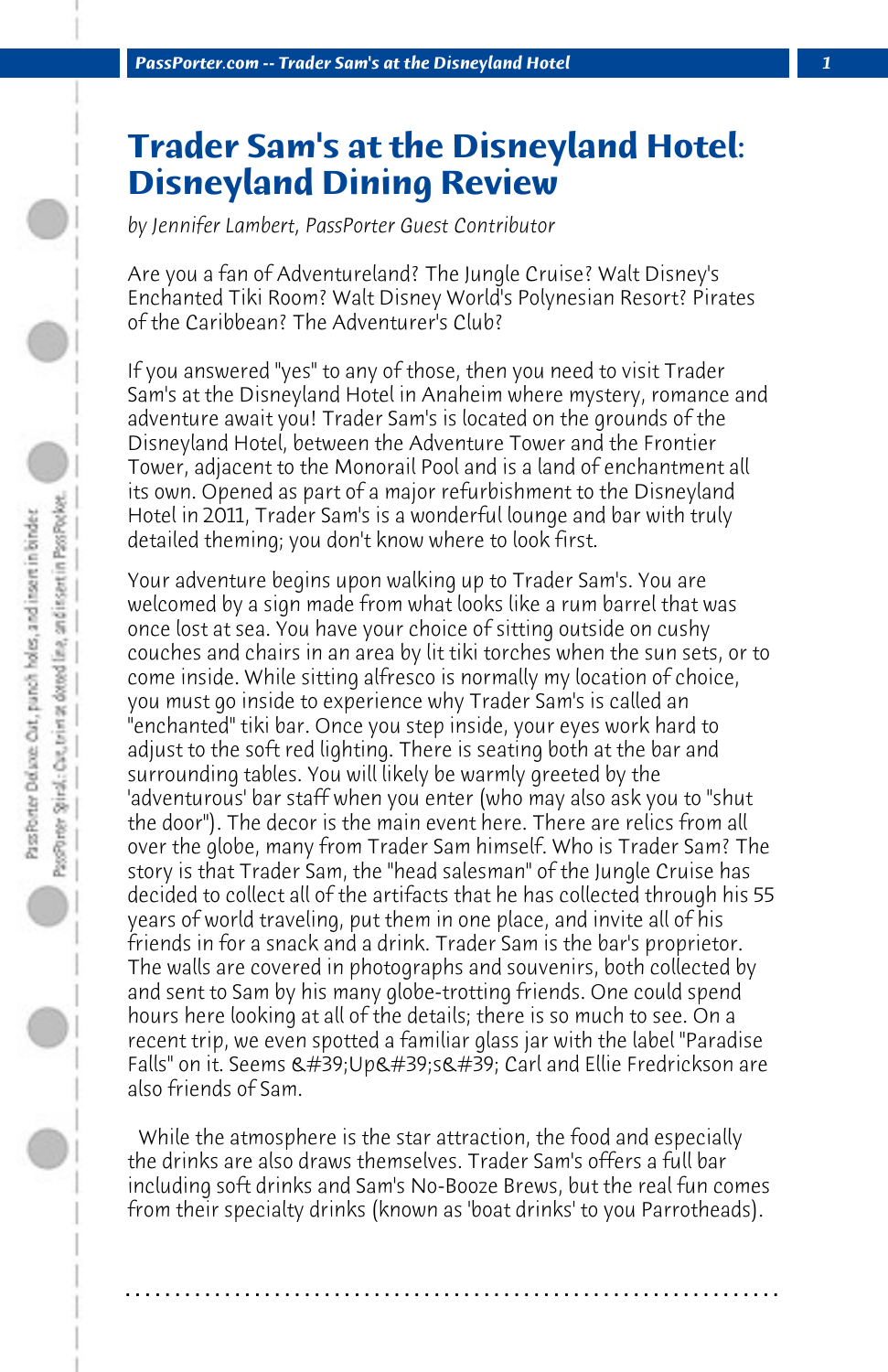*PassPorter.com -- Trader Sam's at the Disneyland Hotel (continued) 2*

Be sure to read the drink descriptions on the menus, as they sound like the Jungle Cruise skippers have authored them, with their witty sense of humor. These specialty beverages include (with thanks to the menus at www.allears.net):

 "Uh Oa! - Whoever is brave enough to conjure up this concoction cursed by Uh Oa, the tiki goddess of disaster, must be forewarned: When you mess with Polynesia, the tiki gods will squeeze ya (often with a lime)! -- Light and Dark Rums, Orange, Passion Fruit, Guava, and Grapefruit Juices, Falernum, Cinnamon, and Freshly Squeezed Lime Juice. Recommended for Two or more Guests."

"Krakatoa Punch - There  $\#39$ ; no escaping falling in lava with this exotic eruption of flavor! -- Reserve and Spiced Rums, Tropical Juices, Orgeat (Almond) Syrup, Sam's Gorilla Grog, and Hibiscus Grenadine. Served in a souvenir Tiki Glass."

 "HippopotoMai-Tai - Dare to enter this hippo pool with...Bang! Bang! Two shots of Rum! Don't worry this drink is only dangerous when you start to wiggle your ears! -- Light and Dark Rums, Orange Curacao, Orgeat (Almond) Syrup, Organic Agave Nectar, and Freshly Squeezed Lime Juice. Served in a souvenir Tiki Glass."

 "Tiki Tiki Tiki Tiki Tiki Rum - Welcome to our tropical hideaway, you lucky people you! If you have one of these starting right away you may be ordering two! -- Reserve Rum, Cream of Coconut, and Pineapple and Orange Juices dusted with Cinnamon and Nutmeg."

 "Shipwreck on the Rocks - Have too many of these and you'll be setting a course for Davy Jones' Locker! -- Bourbon with Freshly Muddled Lemon and Mint with Organic Agave Nectar."

Many drinks come with a souvenir Tiki glass, which is reason alone to visit the bar. Some drinks also come with a "show." For example, I ordered the Krakatoa Punch and not only did it come in a souvenir glass, but the whole place started to get darker, bells rang, and a volcano erupted as my drink was served; quite an experience! The bartenders are also jokers in their own right; be careful which bar stool you sit on as you many find yourself pulling up to the bar a little closer than you had expected! In addition to drinks, Trader Sam's does have a good menu with offering including an Angus cheeseburger, chicken-lettuce wraps, cheese flatbread and a pu pu platter. During the day there are always patrons; but the real fun happens at night when visitors return from the parks and want to end the night right. Children and families are most welcome (and would likely enjoy the selection of no-booze brews), but a 21-and-over policy takes effect after eight in the evenings

**. . . . . . . . . . . . . . . . . . . . . . . . . . . . . . . . . . . . . . . . . . . . . . . . . . . . . . . . . . . . . . . . . .**